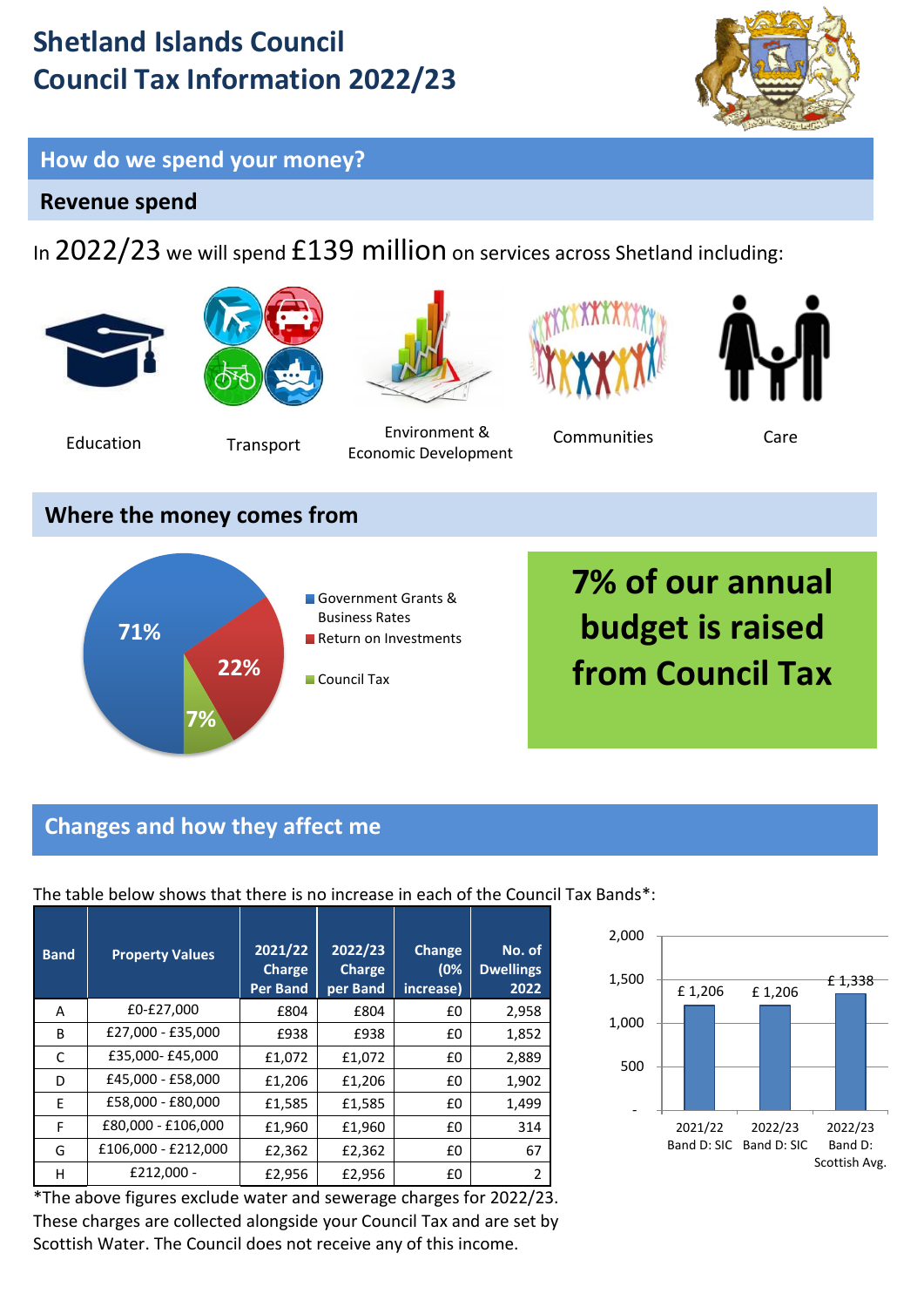#### **Council Tax Calculation**

Council Tax is a property based tax calculated on the value of your home and the number of adults living there. The Assessor estimates how much each home is worth based on market values as at 1 April 1991 and allocates it to valuation bands ranging from Band A to Band H. Once the amount of money to be raised from Council Tax has been established, the sum that would be payable by a Band D property is calculated. This then allows the other Bands to be calculated using proportions set down in legislation.

#### **Comparison with Government provision for current expenditure**

| <b>Per Band D Dwelling</b>                                                                                           | f      |
|----------------------------------------------------------------------------------------------------------------------|--------|
| Expenditure figure used by Scottish Government in<br>Aggregate External Finance (Government Support)<br>calculations | 11,297 |
| Proposed expenditure by Shetland Islands Council on<br>comparable basis                                              | 16,310 |

The Scottish Government annually assesses the level of expenditure that it considers each local authority needs to incur in order for a uniform level of local authority services to be provided across Scotland. This table compares the level of expenditure calculated by the Scottish Government with the Council's proposed expenditure. This shows that the Council proposes to spend 44% more than the Scottish Government uniform level of service.

#### **Shetland Islands Council Services Budget 2022/23**

| <b>Overall Spend:</b>    | £000      |
|--------------------------|-----------|
| <b>Gross Expenditure</b> | 171,448   |
| Less Fees and Charges    | (32, 108) |
| <b>Total</b>             | 139,340   |

The purpose of this table is to demonstrate how the Council's General Fund net expenditure is allocated across the service areas and how it is funded, including the Council Tax contribution.

|                                | <b>Total Net</b><br><b>Expenditure</b> | <b>Total Net</b><br><b>Expenditure</b> |                | <b>Total Net</b><br><b>Expenditure</b> |                 |                 | <b>Band D</b>     |
|--------------------------------|----------------------------------------|----------------------------------------|----------------|----------------------------------------|-----------------|-----------------|-------------------|
|                                | (including                             | (excluding                             |                | (including                             | <b>Change</b>   | Change          | <b>Council</b>    |
|                                | capital                                | capital                                | <b>Capital</b> | capital                                | from            | from            | <b>Tax</b>        |
|                                | charges)                               | charges)                               | <b>Charges</b> | charges)                               | <b>Previous</b> | <b>Previous</b> | <b>Equivalent</b> |
| <b>Spending by Service:</b>    | 2021/22                                | 2022/23                                | 2022/23        | 2022/23                                | Year            | Year            | $***$             |
|                                | £000                                   | £000                                   | £000           | £000                                   | £000            | %               | £                 |
| <b>Children's Services</b>     | 54,211                                 | 53,739                                 | 4,781          | 58,520                                 | (4,309)         | (8)             | 6,850             |
| <b>Community Care Services</b> | 24,806                                 | 26,916                                 | 649            | 27,565                                 | (2,760)         | (11)            | 3,227             |
| <b>Corporate Services</b>      | 12,139                                 | 12,082                                 | 1,171          | 13,252                                 | (1, 113)        | (9)             | 1,551             |
| <b>Development Services</b>    | 18,248                                 | 16,205                                 | 2,144          | 18,348                                 | (101)           | (1)             | 2,148             |
| <b>Infrastructure Services</b> | 29,411                                 | 35,520                                 | 7,060          | 42,580                                 | (13, 169)       | (45)            | 4,984             |
| <b>Executive Office</b>        | 2,158                                  | 2,095                                  | 320            | 2415                                   | (257)           | (12)            | 283               |
| <b>Fund Manager Fees</b>       | 1,316                                  | 1,699                                  |                | 1,699                                  | (383)           | (29)            | 199               |
| Contribution from IJB          | (1, 263)                               | (1, 263)                               |                | (1,263)                                | 0               | 0               | (148)             |
| Contingencies & Budget         |                                        |                                        |                |                                        |                 |                 |                   |
| Pressures                      | 1,875                                  | 1,875                                  |                | 1,875                                  | $\Omega$        | 0               | 219               |
| <b>Capital Financing Costs</b> | 1,607                                  | 1,541                                  |                | 1,541                                  | 66              | 4               | 180               |
| Other Interest/Economic        |                                        |                                        |                |                                        |                 |                 |                   |
| Income                         | (2, 345)                               | (6,045)                                |                | (6,045)                                | 3,700           | (158)           | (708)             |
| Adj for charges to other       |                                        |                                        |                |                                        |                 |                 |                   |
| Accounts*                      | (4, 945)                               | (5,024)                                |                | (5,024)                                | 79              | (2)             | (588)             |
| Adj for Notional Capital       |                                        |                                        |                |                                        |                 |                 |                   |
| Charges                        | (14, 771)                              |                                        | (16, 125)      | (16, 125)                              | 1,354           | (9)             | (1,887)           |
|                                | 122,447                                | 139,340                                | $\mathbf 0$    | 139,340                                | (16, 893)       | (14)            | 16,310            |
| <b>Financed By:</b>            |                                        |                                        |                |                                        |                 |                 |                   |
| Scottish Government Grant      |                                        |                                        |                | (98, 912)                              |                 |                 | (11, 578)         |
| Use of Reserves, Trading       |                                        |                                        |                |                                        |                 |                 |                   |
| Income & Investment Income     |                                        |                                        |                | (30, 122)                              |                 |                 | (3,526)           |
| To be Funded by Council Tax    |                                        |                                        |                | (10, 306)                              |                 |                 | 1,206             |

\* Support Costs which do not relate to the General Fund, i.e. relating to Harbour, Housing Revenue and Capital Accounts.

\*\* This shows the cost of providing each service per Band D Equivalent property.